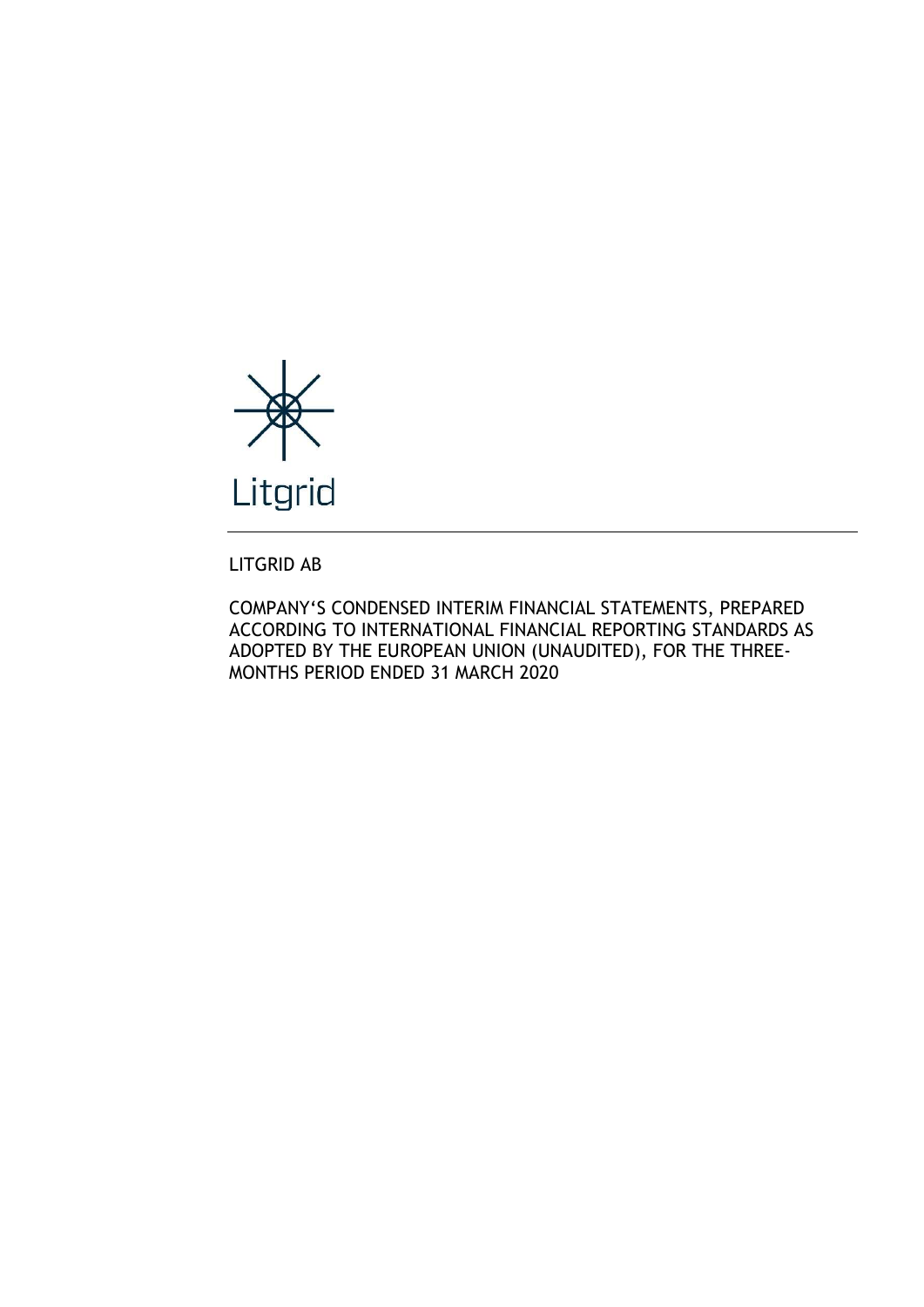# CONFIRMATION OF RESPONSIBLE PERSONS

May 6, 2020 Vilnius

Following the Law on Securities of the Republic of Lithuania and Rules on Information Disclosure approved by the Bank of Lithuania, we, Daivis Virbickas, Chief Executive Officer of LITGRID AB, Vytautas Tauras, Director of Finance Department of LITGRID AB and Božena Vitaitė, Head of Accounting Division of LITGRID AB, hereby confirm that, to the best of our knowledge, the attached LITGRID AB unaudited condensed interim financial statements for the three months period ended 31 March 2020 are prepared in accordance with the International Financial Reporting Standards adopted by the European Union, give a true and fair view of the LITGRID AB assets, liabilities, financial position, profit and cash flows.

Daivis Virbickas Chief Executive Officer

Vytautas Tauras Director of Finance Department

Božena Vitaitė Head of Accounting Division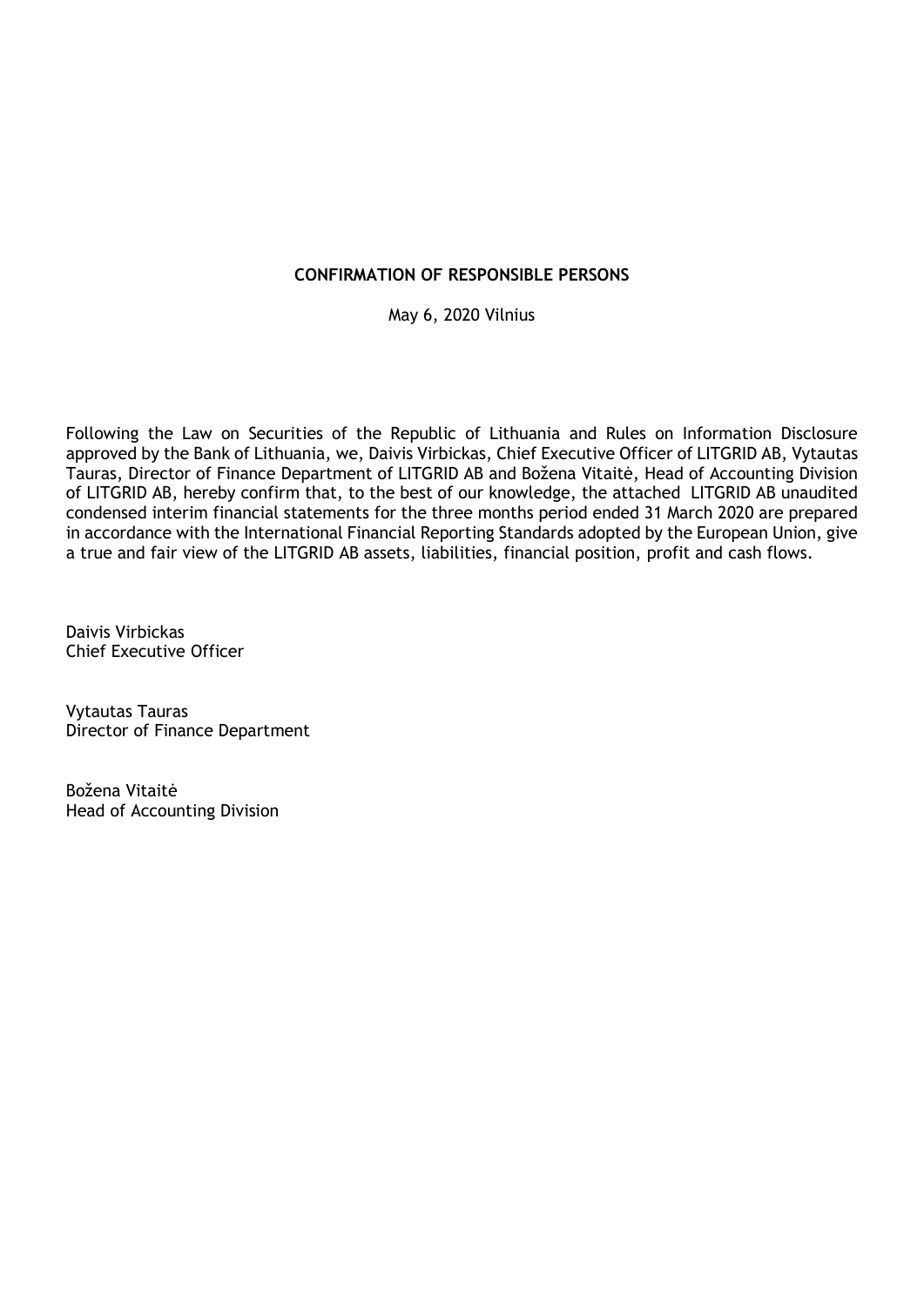| Condensed interim statement of financial position   |    |
|-----------------------------------------------------|----|
| Condensed interim statement of comprehensive income | 5. |
| Condensed interim statement of changes in equity    | -6 |
| Condensed interim statement of cash flows           | 7  |
| Notes to condensed interim statements               | 8  |

The condensed interim financial statements were signed on 6 May 2020.

Daivis Virbickas Chief Executive Officer

Vytautas Tauras Director of Finance Department

Božena Vitaitė Head of Accounting Division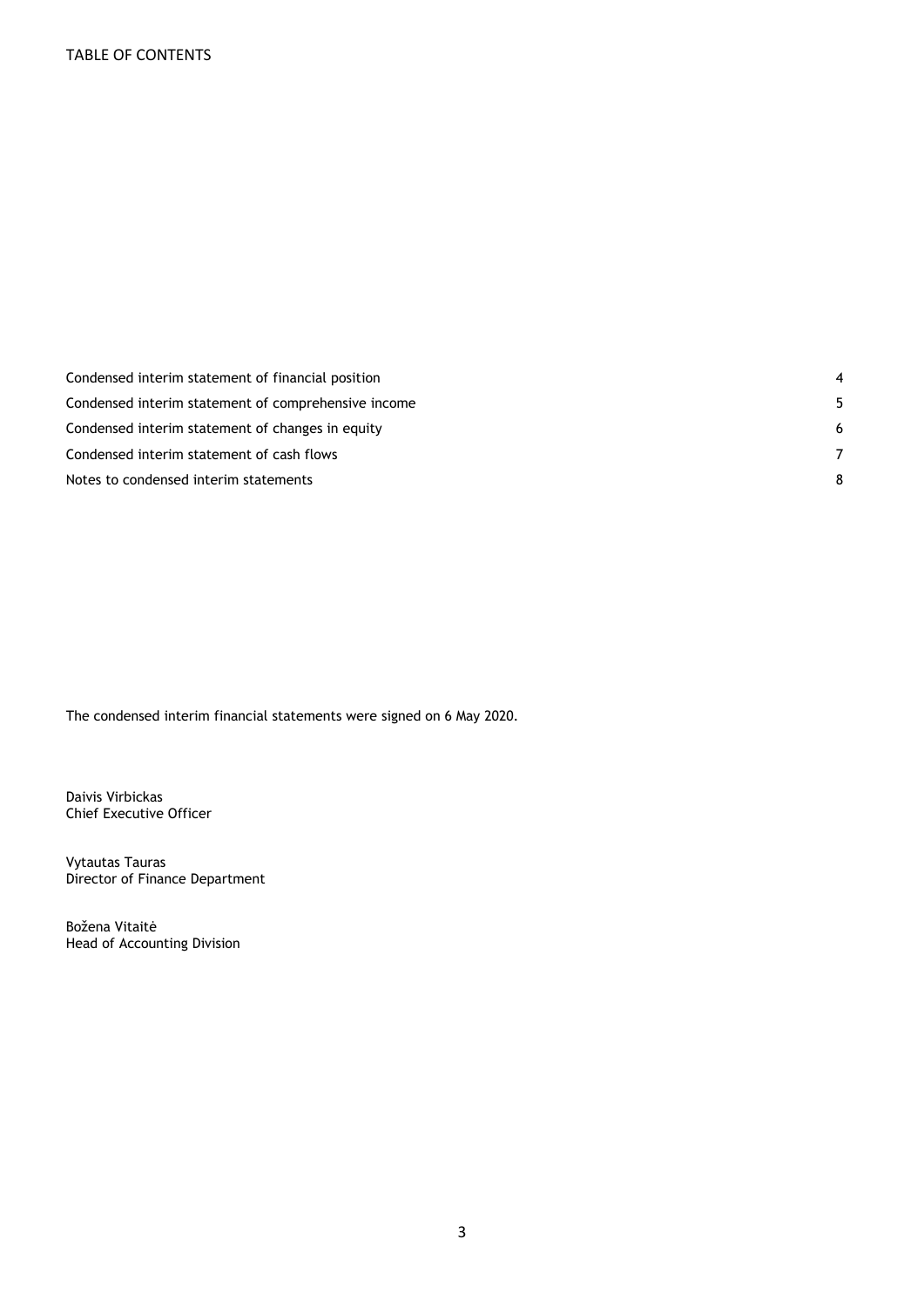

# CONDENSED INTEREM STATEMENT OF FINANCIAL POSITION

(All amounts in EUR thousands unless otherwise stated)

|                                                                           | Notes | 31-03-2020 | 31-12-2019 |
|---------------------------------------------------------------------------|-------|------------|------------|
| <b>ASSETS</b>                                                             |       |            |            |
| Non-current assets                                                        |       |            |            |
| Intangible assets                                                         | 4     | 4,625      | 4,857      |
| Property, plant and equipment                                             | 5     | 319,193    | 322,579    |
| Right-of-use assets                                                       | 6     | 4,927      | 5,004      |
| Deferred income tax assets                                                |       | 9,627      | 8,255      |
| Loans granted                                                             | 7     | 1,000      | 1,000      |
| Financial assets at fair value through other comprehensive income         |       | 1,984      | 1,984      |
| Long-term share of unused funds balance of congestion management revenue  | 11    | 18,502     | 8,185      |
| Total non-current assets                                                  |       | 359,858    | 351,864    |
| <b>Current assets</b>                                                     |       |            |            |
| Inventories                                                               |       | 35         | 36         |
| Prepayments                                                               |       | 994        | 527        |
| Trade receivables                                                         | 8     | 21,150     | 16,764     |
| Other amounts receivable                                                  |       | 80         | 111        |
| Loans granted                                                             | 7     | 1,203      | 1,203      |
| Short-term share of unused funds balance of congestion management revenue | 11    | 4,463      | 4,463      |
| Other financial assets                                                    |       | 2,371      | 2,371      |
| Cash and cash equivalents                                                 |       | 26         | 30         |
| <b>Total current assets</b>                                               |       | 30,322     | 25,505     |
| <b>TOTAL ASSETS</b>                                                       |       | 390,180    | 377,369    |
| <b>EQUITY AND LIABILITIES</b><br><b>Equity</b>                            |       |            |            |
| Authorised share capital                                                  |       | 146,256    | 146,256    |
| Share premium                                                             |       | 8,579      | 8,579      |
| Reserve for changes in fair value of financial assets                     |       | 52         | 52         |
| Legal reserve                                                             |       | 14,626     | 14,626     |
| Other reserves                                                            |       | 23,099     | 23,099     |
| Retained earnings (deficit)                                               |       | 13,241     | 4,130      |
| <b>Total equity</b>                                                       |       | 205,853    | 196,742    |
| <b>Liabilities</b>                                                        |       |            |            |
| Non-current liabilities                                                   |       |            |            |
| Non-current borrowings                                                    | 9     | 78,803     | 79,903     |
| Lease liabilities                                                         | 10    | 4,709      | 4,771      |
| Congestion management revenue                                             | 11    | 43,167     | 34,672     |
| Other non-current amounts payable and liabilities                         |       | 6,310      | 6,310      |
| Total non-current liabilities                                             |       | 132,989    | 125,656    |
| <b>Current liabilities</b>                                                |       |            |            |
| Current portion of non-current borrowings                                 | 9     | 14,225     | 14,225     |
| Current portion of lease liabilities                                      | 10    | 261        | 270        |
| Trade payables                                                            | 12    | 18,563     | 25,596     |
| Share of congestion management revenue of the current year                | 11    | 4,463      | 4,463      |
| Advance amounts received                                                  |       | 2,309      | 2,338      |
| Income tax liability                                                      |       | 2,577      | 426        |
| Other current amounts payable and liabilities                             |       | 8,940      | 7,653      |
| <b>Total current liabilities</b>                                          |       | 51,338     | 54,971     |
| <b>Total liabilities</b>                                                  |       | 184,327    | 180,627    |
| TOTAL EQUITY AND LIABILITIES                                              |       | 390,180    | 377,369    |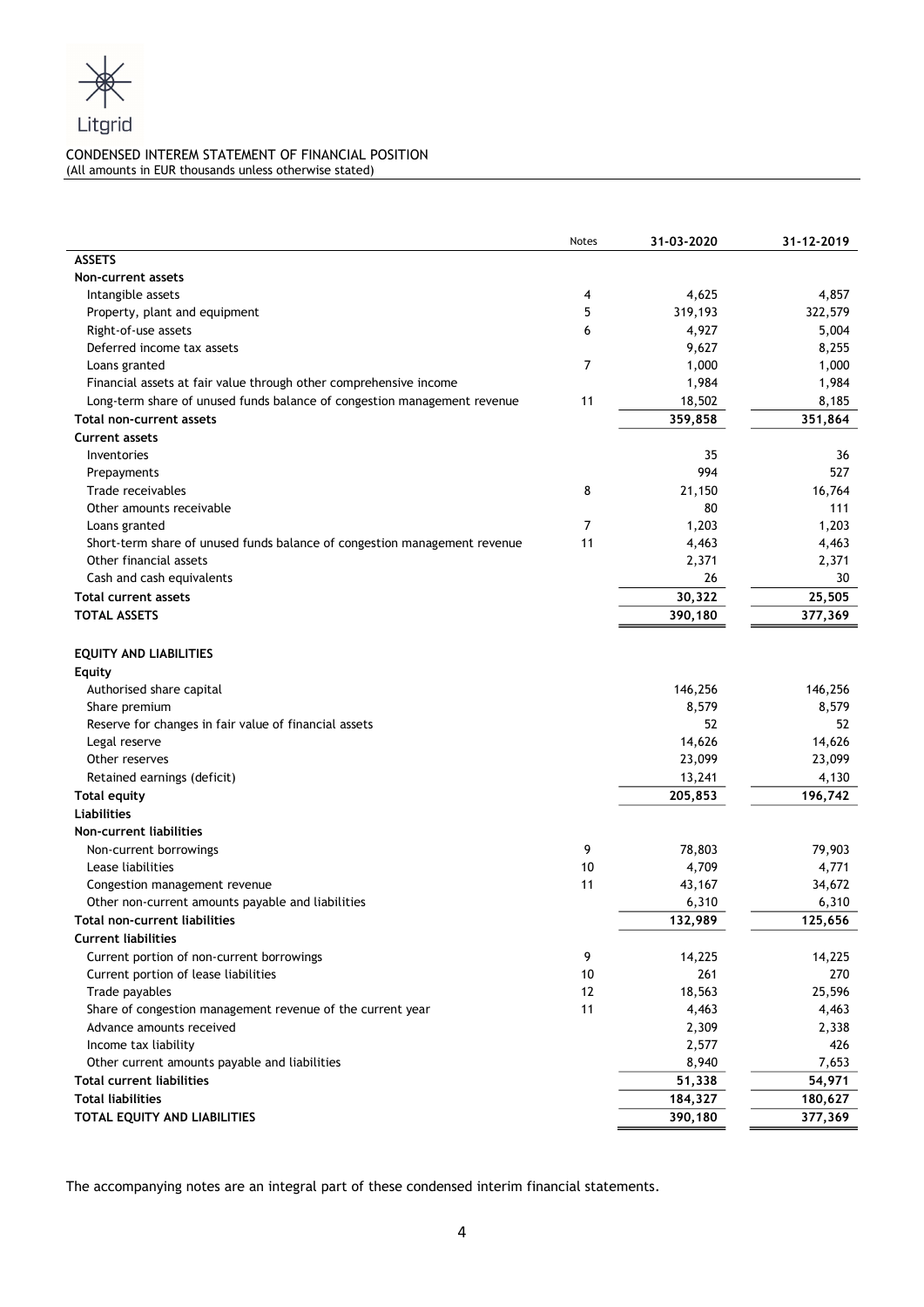

# CONDENSED INTEREM STATEMENT OF COMPREHENSIVE INCOME (All amounts in EUR thousands unless otherwise stated)

|                                                                            | <b>Notes</b> | 31-03-2020 | 31-03-2019 |
|----------------------------------------------------------------------------|--------------|------------|------------|
| Revenue                                                                    |              |            |            |
| Revenue from electricity transmission and related services                 | 13           | 53,188     | 47,454     |
| Other income                                                               |              | 190        | 193        |
| <b>Total revenue</b>                                                       |              | 53,378     | 47,647     |
| <b>Expenses</b>                                                            |              |            |            |
| Expenses of electricity transmission and related services                  |              | (30, 931)  | (33, 112)  |
| Depreciation and amortisation                                              | 4, 5, 6      | (5,001)    | (5, 168)   |
| Wages and salaries and related expenses                                    |              | (2,801)    | (2, 347)   |
| Repair and maintenance expenses                                            |              | (2,025)    | (979)      |
| Telecommunications and IT maintenance expenses                             |              | (355)      | (413)      |
| Property, plant and equipment write-off expenses                           |              | (13)       | (15)       |
| Other expenses                                                             |              | (1, 379)   | (1, 290)   |
| <b>Total expenses</b>                                                      |              | (42, 505)  | (43, 324)  |
| <b>Operating profit (loss)</b>                                             |              | 10,873     | 4,323      |
| <b>Financing activities</b>                                                |              |            |            |
| Finance income                                                             |              | 19         | 13         |
| Finance costs                                                              |              | (255)      | (282)      |
| <b>Total finance costs</b>                                                 |              | (236)      | (269)      |
| Profit (loss) before income tax                                            |              | 10,637     | 4,054      |
| Income tax                                                                 |              |            |            |
| Current year income tax expenses                                           |              | (2,899)    | (1, 235)   |
| Deferred income tax income (expenses)                                      |              | 1,373      | 506        |
| <b>Total income tax</b>                                                    |              | (1, 526)   | (729)      |
| Net profit (loss)                                                          |              | 9,111      | 3,325      |
| Other comprehensive income that will not be reclassified to profit or loss |              |            |            |
| Total comprehensive income (expenses) for the period                       |              | 9,111      | 3,325      |
|                                                                            |              |            |            |
| Basic and diluted earnings/(deficit) per share (in EUR)                    |              | 0.018      | 0.007      |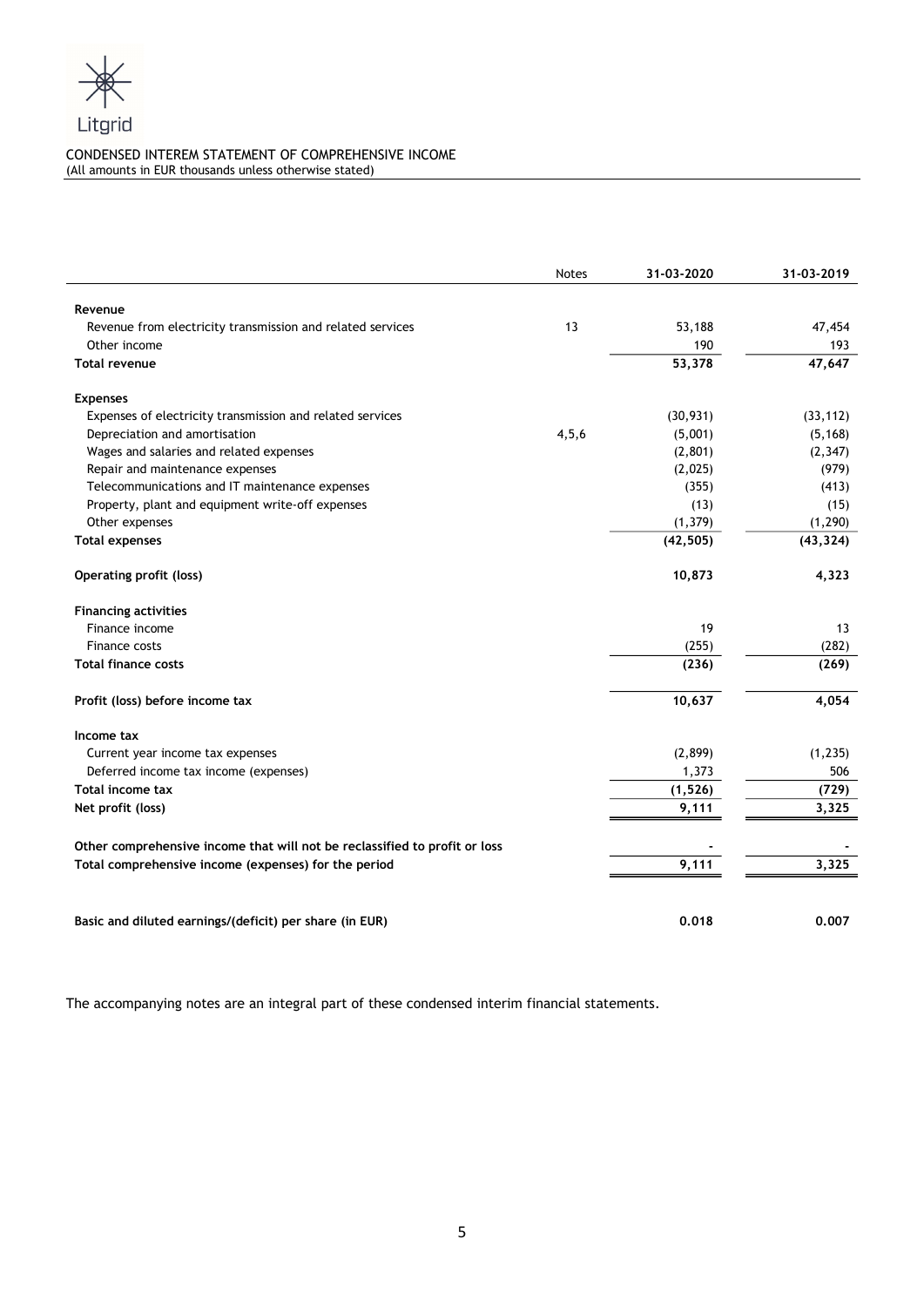

# CONDENSED INTEREM STATEMENT OF CHANGES IN EQUITY (All amounts in EUR thousands unless otherwise stated)

|                                                 | Share capital | Share<br>premium | Reserve of changes<br>in fair value of<br>financial assets | Legal reserve | Other<br>reserves | Retained<br>earnings | Total   |
|-------------------------------------------------|---------------|------------------|------------------------------------------------------------|---------------|-------------------|----------------------|---------|
| Balance at 1 January 2019                       | 146,256       | 8,579            | 655                                                        | 14,626        | 63,309            | (37, 588)            | 195,837 |
| Comprehensive income (expenses)<br>for the year |               |                  | $\blacksquare$                                             |               |                   | 3.325                | 3,325   |
| Balance at 31 March 2019                        | 146,256       | 8.579            | 655                                                        | 14.626        | 63,309            | (34, 263)            | 199,162 |
| Balance at 1 January 2020                       | 146.256       | 8,579            | 52                                                         | 14.626        | 23.099            | 4,130                | 196,742 |
| Comprehensive income (expenses)<br>for the year |               |                  | $\blacksquare$                                             |               |                   | 9,111                | 9,111   |
| Balance at 31 March 2020                        | 146.256       | 8.579            | 52                                                         | 14.626        | 23.099            | 13.241               | 205.853 |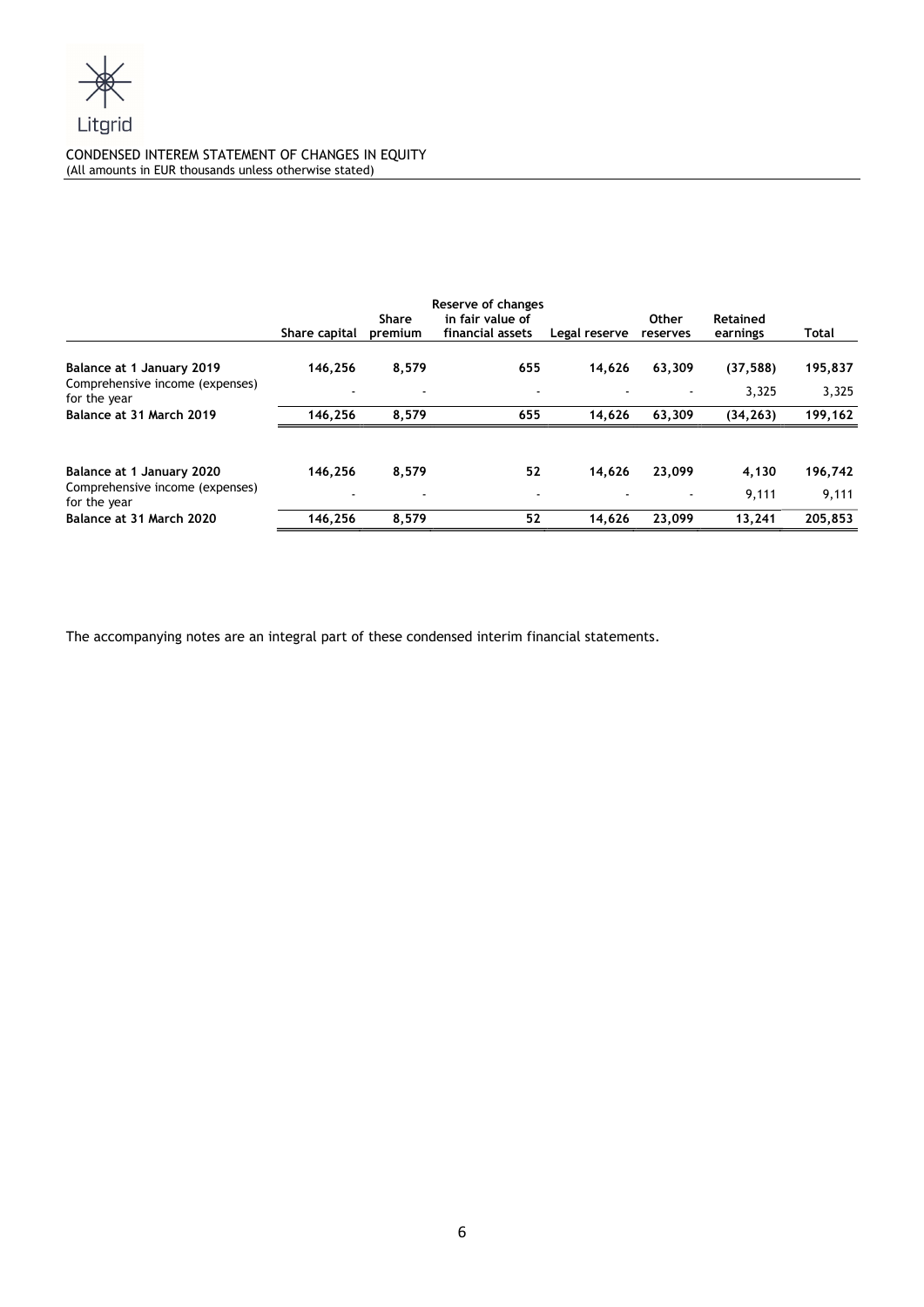

# CONDENSED INTEREM STATEMENT OF CASH FLOWS (All amounts in EUR thousands unless otherwise stated)

|                                                                          | 31-03-2020 | 31-03-2019 |
|--------------------------------------------------------------------------|------------|------------|
| Cash flows from operating activities                                     |            |            |
| Profit (loss) for the year                                               | 9,111      | 3,325      |
| Adjustments for non-cash items and other adjustments:                    |            |            |
| Depreciation and amortisation expenses                                   | 5,001      | 5,168      |
| Income tax expenses                                                      | 1,526      | 729        |
| (Gain) loss on disposal/write-off of property, plant and equipment       | 13         | 15         |
| Elimination of results of financing and investing activities:            |            |            |
| Interest income                                                          | (12)       | (12)       |
| Interest expenses                                                        | 254        | 281        |
| Other finance costs (income)                                             | (6)        |            |
| Changes in working capital:                                              |            |            |
| (Increase) decrease in trade receivables and other amounts receivable    | (3, 596)   | (82)       |
| (Increase) decrease in inventories, prepayments and other current assets | (444)      | (414)      |
| Increase (decrease) in amounts payable, grants, deferred income and      | (337)      | 2,518      |
| advance amounts received                                                 |            |            |
| Changes in other financial assets                                        |            | (508)      |
| Income tax (paid)                                                        | (747)      | (675)      |
| Net cash flows from operating activities                                 | 10,763     | 10,345     |
| Cash flows from investing activities                                     |            |            |
| (Purchase) of property, plant and equipment and intangible assets        | (8,987)    | (6, 349)   |
| <b>Grants received</b>                                                   | 1,555      | 1,118      |
| Revenue generated from congestion management                             | 8,247      | 2,693      |
| Decrease (increase) in congestion management revenue balance             | (10, 317)  | (1,880)    |
| Interest received                                                        | 24         | 24         |
| Net cash flows from investing activities                                 | (9, 478)   | (4, 394)   |
| Cash flows from financing activities                                     |            |            |
| Repayments of borrowings                                                 | (1, 100)   | (1,100)    |
| Borrowings from related parties                                          |            | (4,933)    |
| Lease payments                                                           | (87)       | (85)       |
| Interest paid                                                            | (92)       | (79)       |
| Dividends paid                                                           | (10)       | (4)        |
| Net cash flows from financing activities                                 | (1, 289)   | (6, 201)   |
| Increase (decrease) in cash and cash equivalents                         | (4)        | (250)      |
| Cash and cash equivalents at the beginning of the period                 | 30         | 397        |
| Cash and cash equivalents at the end of the period                       | 26         | 147        |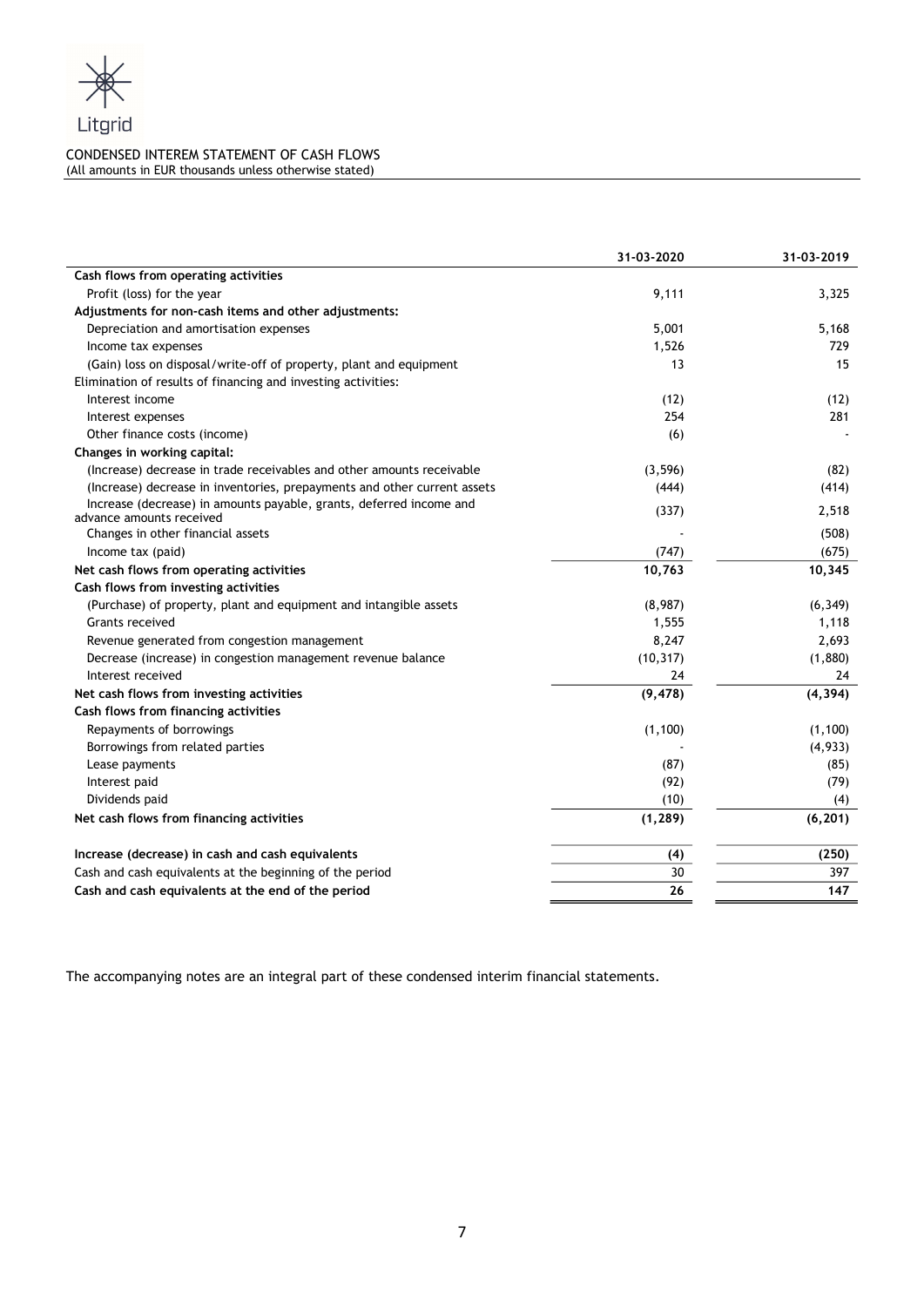

# 1. General information

LITGRID AB (hereinafter "the Company") is a public limited liability company registered in the Republic of Lithuania. The address of its registered office is: Viršuliškių skg. 99B, LT-05131, Vilnius, Lithuania. The Company was established as a result of the unbundling of Lietuvos Energija AB operations. The Company was registered with the Register of Legal Entities on 16 November 2010. The Company's code is 302564383.

LITGRID is an operator of electricity transmission system, operating electricity transmissions in the territory of Lithuania and ensuring the stability of operation of the whole electric power system. In addition, the Company is responsible for the integration of the Lithuanian power system into the European electricity infrastructure and common electricity market.

On 27 August 2013, the National Control Commission for Energy and Prices granted a licence to the Company to engage in electricity transmission activities for indefinite term.

The principal objectives of the Company's activities include ensuring the stability and reliability of the electric power system in the territory of Lithuania within its areas of competence, creation of objective and non-discriminatory conditions for the use of the transmission networks, management, use and disposal of electricity transmission system assets and its appurtenances.

As at 31 March 2020, the Company's authorised share capital amounted to EUR 146,256,100.20 and it was divided into 504,331,380 ordinary registered shares with the nominal value of EUR 0.29 each. All shares are fully paid.

As at 31 March 2020 and 31 December 2019, the Company's shareholders structure was as follows:

| Company's shareholders | Number of shares<br>held | Number of shares<br>held $(\%)$ |
|------------------------|--------------------------|---------------------------------|
| UAB EPSO-G             | 491,736,153              | 97.5                            |
| Other shareholders     | 12,595,227               | 2.5                             |
| Total:                 | 504.331.380              | 100                             |

The ultimate controlling shareholder of EPSO-G UAB (company code 302826889, address Gedimino Ave. 20, Vilnius, Lithuania) is the Ministry of Energy of the Republic of Lithuania.

As from 22 December 2010, the shares of the Company are listed on the additional trading list of NASDAQ OMX Vilnius Stock Exchange, issue ISIN code LT0000128415.

The Company had no subsidiaries as of 31 March 2020. In 2019, the Company sold its shares in subsidiary UAB TETAS, and the subsidiary UAB Litgrid Power Link Service was liquidated.

As at 31 March 2020 and 31 December 2019 Company's investments in associates and joint ventures comprised of the following:

| Companv                           | Address of the company's<br>registered office                                  | Shareholding as<br>at 31 March<br>2020 | Shareholding as<br>at 31 December<br>2019 | <b>Profile of activities</b>  |
|-----------------------------------|--------------------------------------------------------------------------------|----------------------------------------|-------------------------------------------|-------------------------------|
| Duomenų logistikos<br>centras UAB | Žvejų Str. 14, Vilnius,<br>Lithuania                                           | 20 %                                   | 20 %                                      | Provision of IT services      |
|                                   | Warszawska 165, 05-520,<br>LitPol Link Sp.z.o.o Konstancin-Jeziorna,<br>Poland | 50 %                                   | 50 %                                      | In the process of liquidation |

On 19 June 2019, Polish and Lithuanian transmission system operators PSE and LITGRID, the sole shareholders of LitPol Link, each holding 50 percent of the company, decided to liquidate the company. As at 31 March 2020 and 31 December 2019, the acquisition cost of the investment to LitPol Link Sp.z.o.o. was EUR 295 thousand, which was 100 % recognized for impairment.

Due to Company's active steps on purpose to sell shares of associated entity UAB Duomenų logistikos centras, Company's investment in this entity was accounted in the item Other financial assets of Statement of financial position.

As at 31 March 2020, the Company had 293 employees (31 December 2019: 290).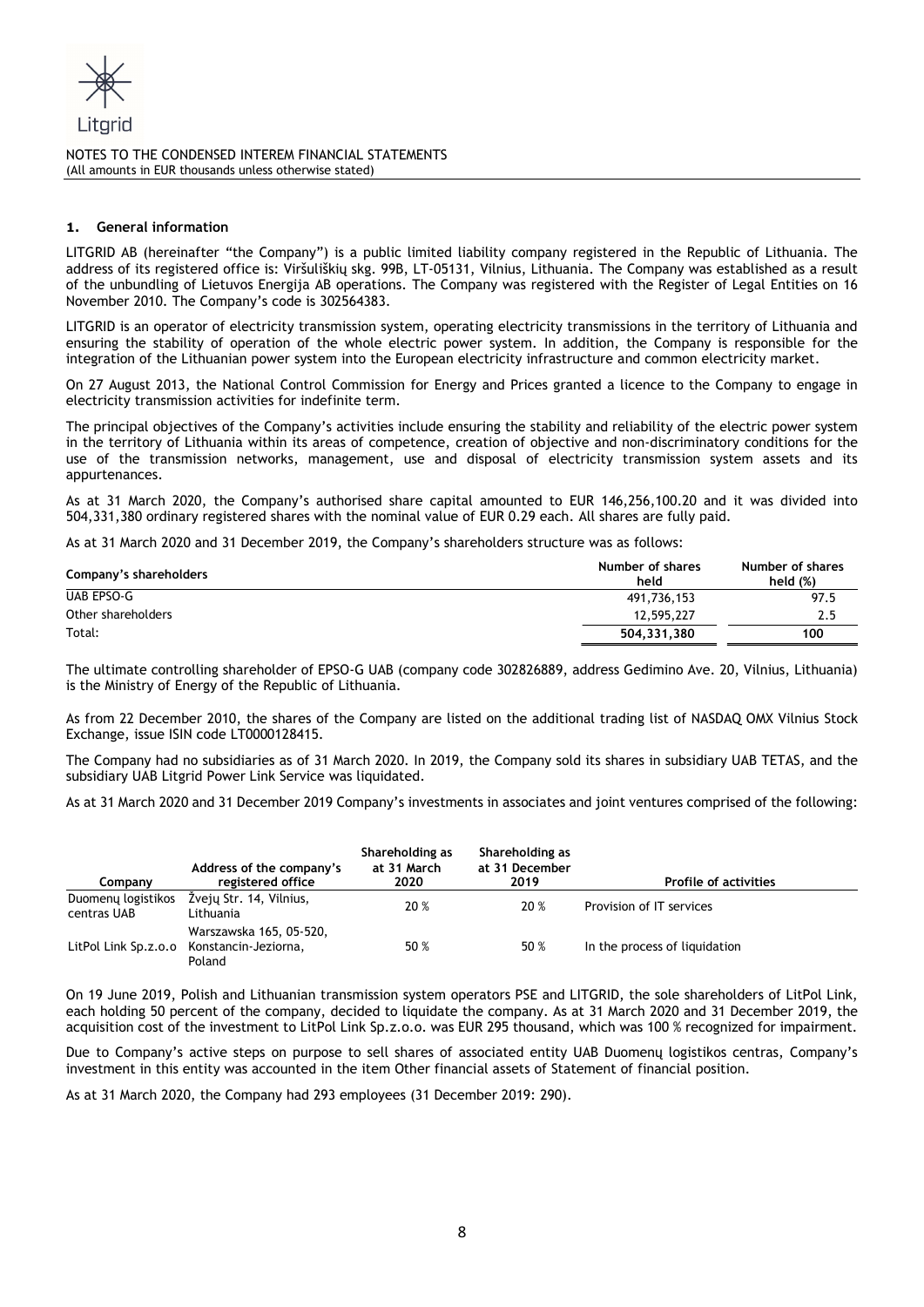

# 2. Accounting principles

#### 2.1. Basic of preparation

These condensed interim Company's financial statements, for the period ended 31 March 2019 are prepared in accordance with the International Financial Accounting Standards, as adopted by the European Union and applicable to interim financial statements (IAS 34 "Interim Financial Reporting").

In order to better understand the data presented in this condensed interim financial statements, this financial statements should be read in conjunction with the audited Consolidated and the Company's financial statements for the year 2019, prepared according to International Financial Reporting Standards as adopted by the European Union.

These condensed interim financial statements is a stand-alone Company's condensed interim financial information, as at 31 March 2020 the Company had no subsidiaries.

The presentation currency is euro. These financial statements are presented in thousands of euro, unless otherwise stated.

The financial year of the Company coincides with the calendar year.

These financial statements have been prepared on a historical cost basis, except for property, plant and equipment which is recorded at revalued amount, less accumulated depreciation and estimated impairment loss, and available-for-sale financial assets which are carried at fair value.

These financial statements for the three-months period ended 31 March 2020 are not audited. Financial statements for the year ended 31 December 2019 are audited by the external auditor UAB Deloitte Lietuva.

#### 2.2. Adjustment of comparative figures

Due to the changed accounting of land lease in the Company, the comparative figures of the comprehensive income and cash flow statements for 2019 have been adjusted. In the statement of comprehensive income, depreciation and amortization expenses increased by EUR 21 thousand, other expenses decreased by EUR 28 thousand, finance costs increased by EUR 16 thousand, net profit decreased by EUR 9 thousand. In the cash flow statement, depreciation and amortization expenses increased by EUR 21 thousand, interest expenses increased by EUR 16 thousand, payment of lease liabilities increased by EUR 28 thousand.

#### 3. The impact of COVID-19 on key accounting estimates and assumptions

The preparation of financial statements according to International Financial Reporting Standards requires management to make judgements, estimates and assumptions that affect the accounting policies applied, the reported amounts of assets, liabilities, income and expenses and the disclosures of contingencies. Actual results may differ from those estimates. Significant management's judgements regarding the application of accounting policies and the main sources for estimation uncertainties used in the preparation of these interim condensed financial statements are consistent with those as was used in preparing the annual financial statements for the year ended 31 December 2019, except for those accounting estimates for which the uncertainty has increased as a result of the COVID 19 pandemic:

# Business continuity

Considering the state-level emergency in Lithuania due to the spread threat of the new coronavirus (COVID-19), new business continuity and preventive measures are being reviewed and planned by LITGRID AB: responsible personnel for monitoring the situation and providing information to the Company's management has been appointed; units and personnel performing critical functions and administering the key systems have been identified; additional organizational measures at system control centres are being applied; technical and replacement measures in case of the virus spread have been planned. The Company is also in the process of reviewing emergency management plans, the preparation of additional documentation and implementing measures - lists of critical activities, lists of resources needed to keep those activities going, lists of resources and persons in charge, as well as other documents and measures. At the reporting date, the impact of the COVID-19 pandemic on the Company's operations cannot yet be reliably assessed, however, considering that the Company is a regulated company, the only one in Lithuania providing electricity transmission services, there is no threat to the Company's business continuity.

#### Impairment of property, plant and equipment

Management has reviewed the key assumptions used to determine the fair value of property, plant and equipment. Management estimates that the COVID-19 pandemic will not have a material impact on the Company's property, plant and equipment as the assets are measured using the discounted cash flow method and the Company's operations are regulated and possible shortterm changes in services and income are assessed and compensated in the following years.

#### Other accounting estimates

Management estimates that the COVID-19 pandemic does not currently affect trade and other receivables, as the main clients are large companies, which are often also regulated and / or listed as risk-free companies (about 80% of trade receivables are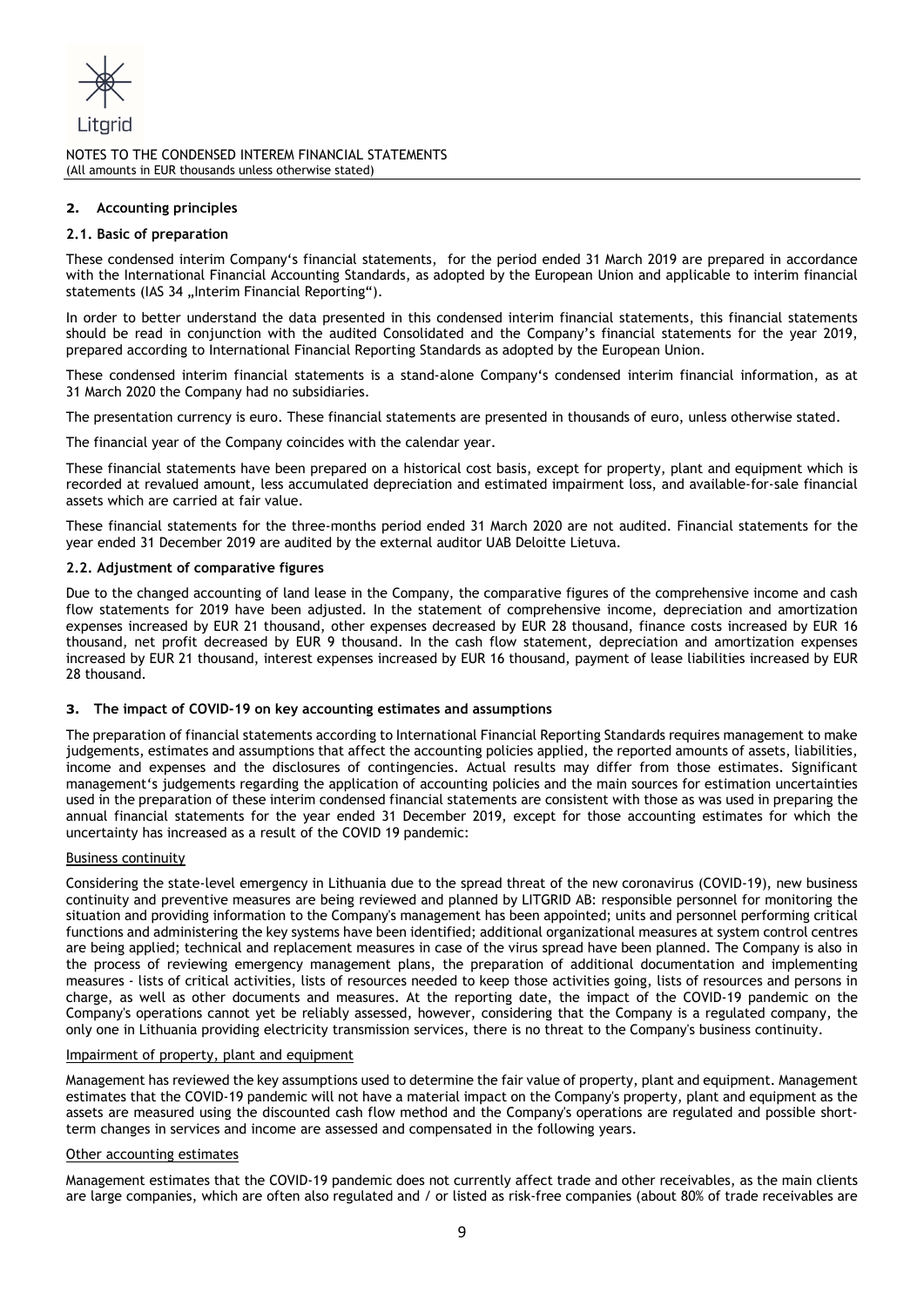

receivables from AB " Energijos skirstymo operatorius"). The Company has concluded a credit insurance contract for receivables under transmission and imbalance agreements. In addition, imbalance market participants have provided flat-rate bank guarantees or paid their deposits. At the time of reporting, settlements/collecting of payments were on usual terms, there were no delays due to COVID-19.

In the opinion of the management, there is no risk for the repayment of the loans granted to UAB TETAS, as UAB TETAS is a company of the EPSO-G UAB group.

The COVID-19 pandemic does not affect the repayment of loans received by the Company, as the cash flows generated by the Company are more than sufficient to ensure the fulfillment of financial obligations.

Short-term borrowing is guaranteed to the extent of EPSO-G. The Company has a sufficient short-term borrowing limit (overdraft) ensuring current solvency.

Due to the effects of the pandemic, the Company's revenue may decline in 2020 as a result of reduced electricity consumption. However, restrictions should not significantly affect the volumes of power transmission services during the quarantine. In addition, in the long term, the price regulation mechanism provides for loss of revenue during the calendar year to be offset in future periods. During the three month period of 2020, there was no impact of COVID-19 on revenues. Compared to the same period of 2019 the Company's revenues increased by 12%.

The Company operates in one of the most strategic and secure sectors of the state. The services provided by the Company are indispensable and operate on the regulated monopoly principle.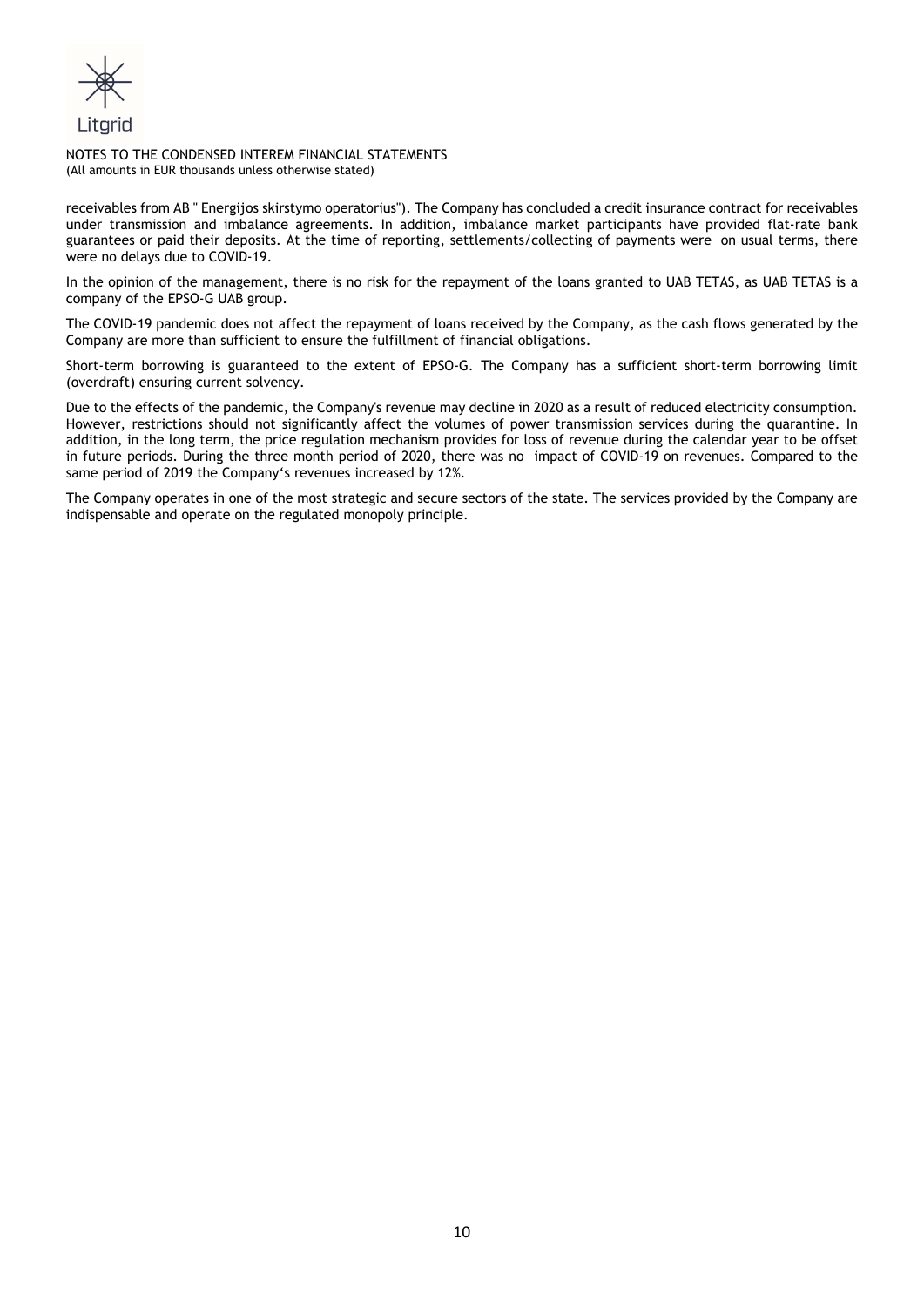

#### 4. Intangible assets

|                                     | Intangible assets |
|-------------------------------------|-------------------|
| Net book amount at 31 December 2018 |                   |
|                                     | 6,529             |
| Additions                           | 38                |
| Amortization charge                 | (310)             |
| Net book amount at 31 March 2019    | 6,257             |
|                                     |                   |
| Net book amount at 31 December 2019 | 4,857             |
| Additions                           | 55                |
| Amortization charge                 | (287)             |
| Net book amount at 31 March 2020    | 4,625             |

# 5. Property, plant and equipment

|                                           | Property, plant and equipment |
|-------------------------------------------|-------------------------------|
|                                           |                               |
| Net book amount at 31 December 2018       | 307,047                       |
| Additions                                 | 4,747                         |
| Prepayments for PP&E                      | 315                           |
| Write-offs                                | (18)                          |
| Transfer to inventories                   | (8)                           |
| Set-off of grants with non-current assets | (1,940)                       |
| Depreciation charge                       | (4,781)                       |
| Net book amount at 31 March 2019          | 305,362                       |
| Net book amount at 31 December 2019       | 322,579                       |
| Additions                                 | 3,414                         |
| Prepayments for PP&E                      | (49)                          |
| Write-offs                                | (35)                          |
| Set-off of grants with non-current assets | (2,079)                       |
| Depreciation charge                       | (4,637)                       |
| Net book amount at 31 March 2020          | 319,193                       |

Property, plant and equipment is stated at acquisition cost reduced by the amount of grants received/receivable for the purpose of acquiring the related assets. Grants include the EU structural funds, the funds of connecting new consumers (producers) to electricity transmission network (based on the accounting policy applicable until 1 July 2009). PSO funds allocated to the Company for the development and implementation of strategic projects and the portion of congestion management revenue for financing investments are accounted for as asset-related grants.

Had the value of property, plant and equipment not been reduced by the amount of grants, the carrying amount would by higher by EUR 300,888 thousand as at 31 March 2020 (EUR 296,688 thousand as at 31 March 2019). Below is information about property, plant and equipment, the value of which was reduced by the amount of grants received/receivable:

|                        | 31-03-2020 | 31-03-2019 |
|------------------------|------------|------------|
| <b>Opening balance</b> | 300,876    | 296,763    |
| Additions              | 2,079      | 1,940      |
| Depreciation charge    | (2,067)    | (2,015)    |
| Closing balance        | 300,888    | 296.688    |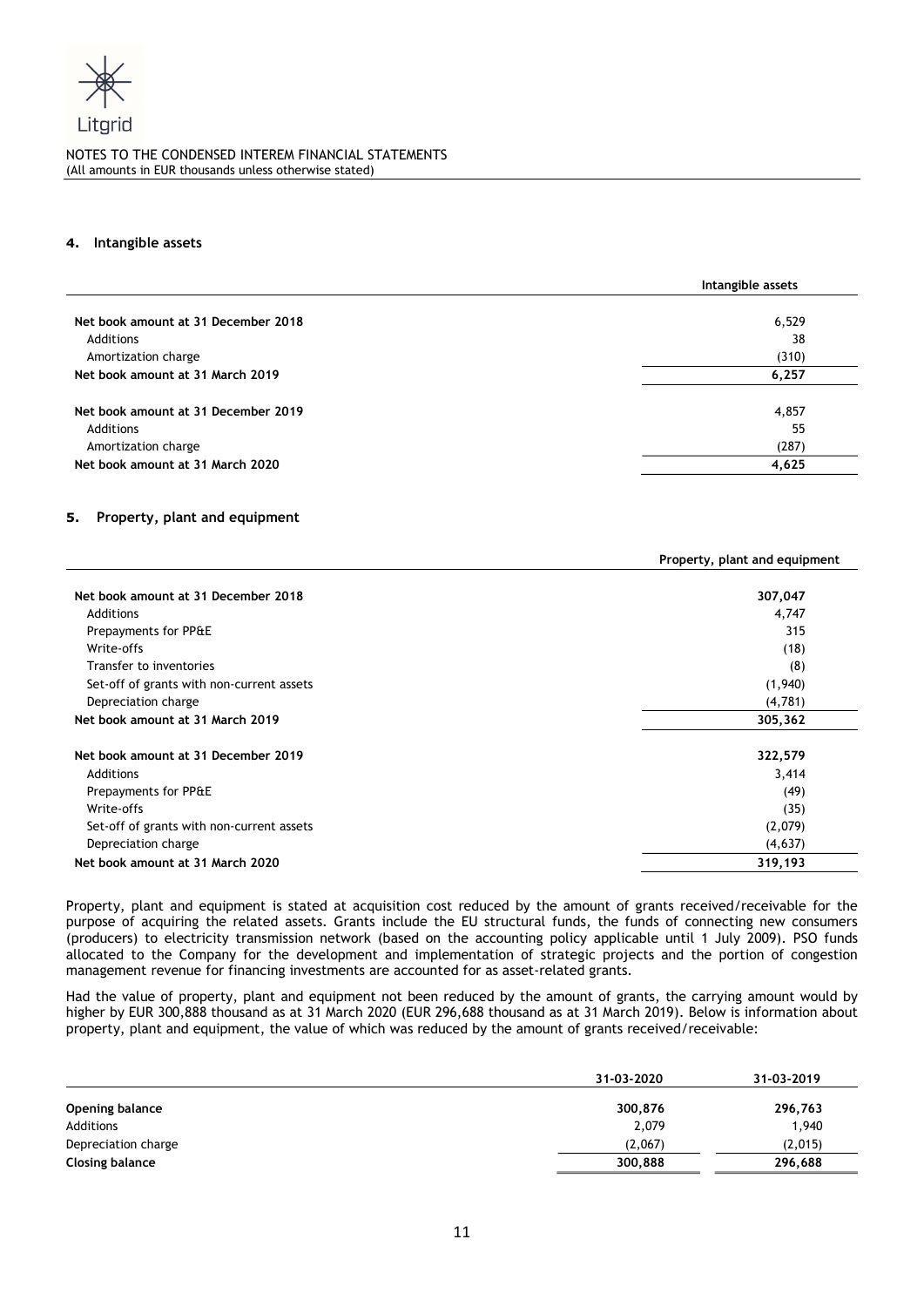

#### 6. Right-of-use assets

|                                                      | Right-of-use assets |
|------------------------------------------------------|---------------------|
| Initial value of recognised assets at 1 January 2019 | 5,312               |
| Amortisation                                         | (77)                |
| Net book amount at 31 March 2019                     | 5,235               |
| Net book amount at 31 December 2019                  | 5,004               |
| Amortisation                                         | (77)                |
| Net book amount at 31 March 2020                     | 4,927               |

#### 7. Loans granted

The company has granted two loans to UAB TETAS. The loan granted on 25 October 2017, amounted to EUR 1,203 thousand (annual interest rate - 2.09 %, loan repayment term 25 October 2020).The loan granted on 25 June 2018, amounted to EUR 1 million (annual interest rate - 2.2 %, loan repayment term 25 June 2021).

The amount of loans granted to TETAS UAB as of 31 March 2020 and 31 December 2019 was EUR 2,203 thousand.

# 8. Trade receivables

|                                                  | 31-03-2020 | 31-12-2019 |
|--------------------------------------------------|------------|------------|
| Receivables from transmission of electricity     | 19,479     | 15,679     |
| Other trade receivables                          | 1,934      | 1,348      |
| Less: impairment allowance for trade receivables | (263)      | (263)      |
| Carrying amount                                  | 21,150     | 16,764     |
| <b>Borrowings</b><br>9.                          |            |            |
| Borrowings of the Company were as follows:       |            |            |
|                                                  | 31-03-2020 | 31-12-2019 |
| Non-current borrowings                           |            |            |
| Borrowings from banks                            | 78,803     | 79,903     |
| <b>Current borrowings</b>                        |            |            |
| Current portion of non-current borrowings        | 14,225     | 14,225     |
| <b>Total</b>                                     | 93,028     | 94,128     |
| Maturity of non-current borrowings:              |            |            |
|                                                  | 31-03-2020 | 31-12-2019 |
| Between 1 and 2 years                            | 14,225     | 14,225     |
| From 2 to 5 years                                | 36,435     | 37,535     |
| After 5 years                                    | 28,143     | 28,143     |
| <b>Total</b>                                     | 78,803     | 79,903     |
|                                                  |            |            |

As at 31 March 2020 and 31 December 2019 the weighted average interest rate on the Company's borrowings was 1 %.

As at 31 March 2020 and 31 December 2019 the Company's unwithdrawn balance of loans – EUR 23,000 thousand.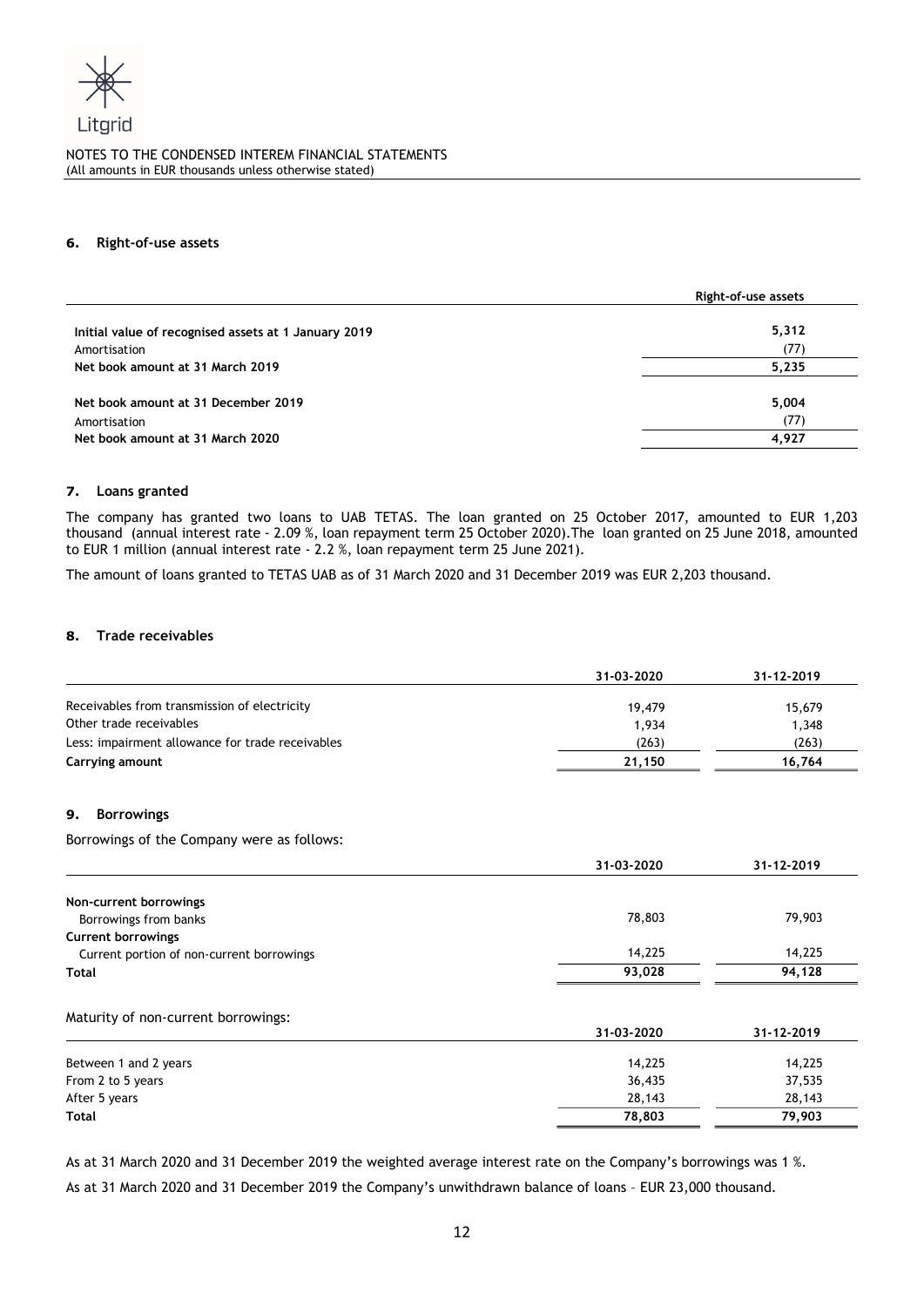

# 10. Lease liabilities

Lease liabilities and their movement were as follows:

|                                                | Lease liabilities |  |
|------------------------------------------------|-------------------|--|
|                                                |                   |  |
| Recognition of lease liabilities under IFRS 16 | 5,312             |  |
| Lease payments (Principal and Interest)        | (68)              |  |
| Net book amount at 31 March 2019               | 5.244             |  |
|                                                |                   |  |
| Net book amount at 31 December 2019            | 5,041             |  |
| Lease payments (Principal and Interest)        | (71)              |  |
| Net book amount at 31 March 2020               | 4,970             |  |

#### 11. Congestion management revenue

|                                                                      | 31-03-2020 | 31-12-2019 |
|----------------------------------------------------------------------|------------|------------|
| Opening balance of congestion management revenue                     | 39,135     | 15,754     |
| Congestion management revenue received during the period             | 9,080      | 27,366     |
| Reclassified to property, plant and equipment                        | (524)      | (3,787)    |
| Congestion management revenue recognised as income during the period | (61)       | (198)      |
| Closing balance of congestion management revenue                     | 47.630     | 39,135     |

Long-term share of unused balance on congestion management revenue as of 31 March 2020 amounted to EUR 18,502 thousand EUR (as of 31 December 2019 - EUR 8,185 thousand), short-term - EUR 4,463 thousand (as at 31 December 2019 - EUR 4,463 thousand). The difference between the balance of congestion revenue in current liabilities and assets is due to the temporary use of funds to finance the Company's operations.

#### 12. Information by segments

The Company is engaged in electricity transmission and related services activities and operates as one segment. All non-current assets of the Company are located in Lithuania, where the Company carries out its activity. During the three months of 2020, the Company earned 97 percent of its revenue from Lithuanian clients (during the three months of 2019: – 93 percent).

#### 13. Revenue from electricity transmission and related services

|                                                        | 31-03-2020 | 31-03-2019 |
|--------------------------------------------------------|------------|------------|
| Electricity transmission services                      | 21,979     | 18,467     |
| Trade in balancing/regulating electricity              | 4.763      | 6,131      |
| Capacity reserve services                              | 22,978     | 18,885     |
| Other sales of electricity and related services        | 1.251      | 1,697      |
| Services under PSO scheme                              | 2,065      | 1,983      |
| Income from connection of new users                    | 51         | 274        |
| Congestion revenue                                     | 62         |            |
| Income from the administration of guarantees of origin | 39         | 15         |
| Total                                                  | 53,188     | 47,454     |

Revenues from electricity transmission and system services increased by 12% compared to the three-month period of 2019. Revenue growth was driven by higher average actual prices for electricity transmission and system services.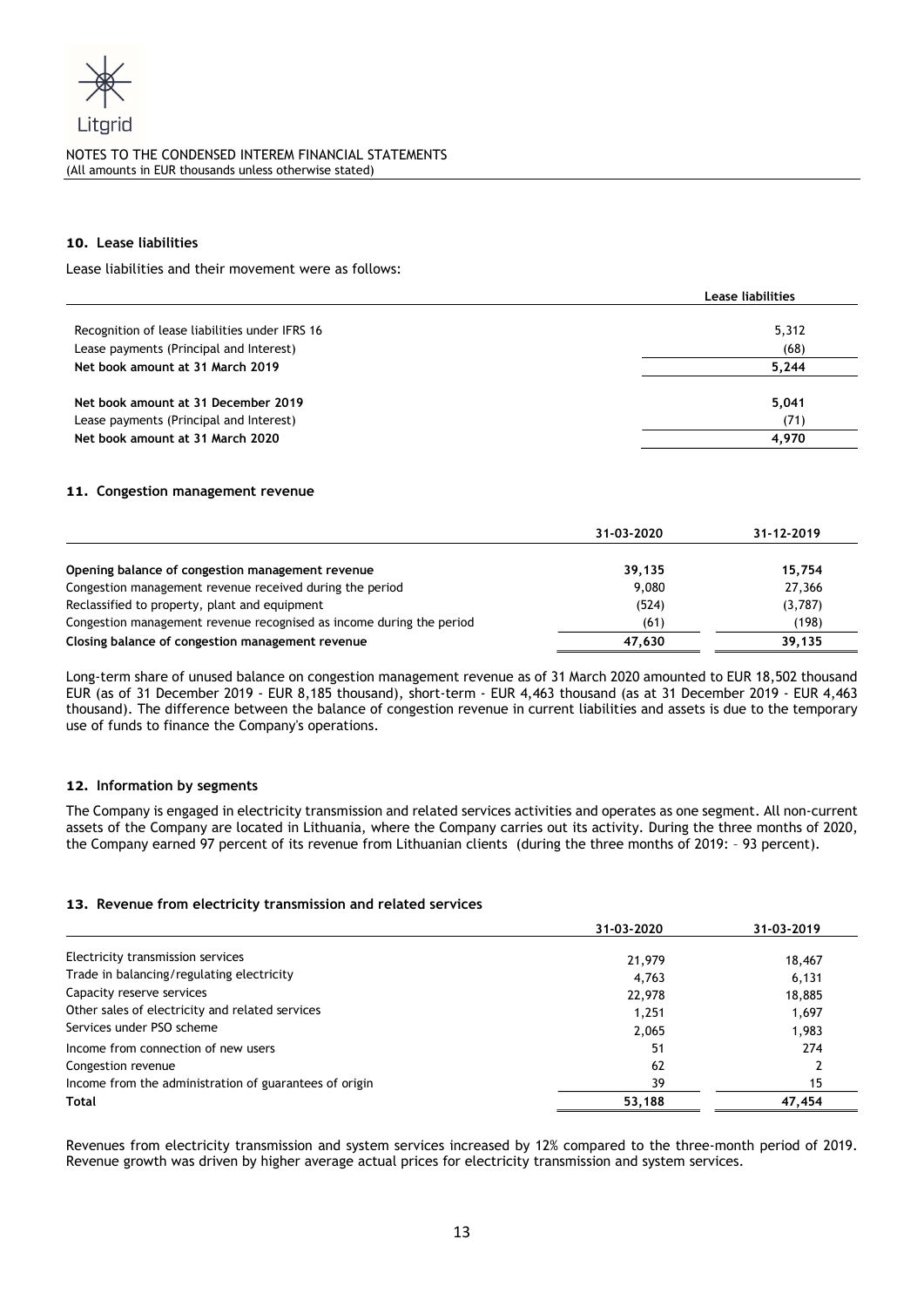

# 14. Related-party transactions

The Company's related parties were as follows:

- EPSO-G (the parent company). 100% of EPSO-G share capital is owned by the Ministry of Energy of the Republic of Lithuania;

- Epso-G UAB Group companies:
	- Amber Grid AB (common shareholders);
	- Tetas UAB (common shareholders);
	- Baltpool UAB (common shareholders).
- Ignitis grupė UAB companies
- Other state-controlled companies:
	- VĮ Ignalinos atominė elektrinė;
- Other state-controlled companies or those under significant influence.
- Management.

Transactions with related parties are carried out in accordance with the requirements of the Law on Public Procurement or the tariffs approved under legislation.

The Company's transactions with related parties between January and March of 2020 and balances arising from these transactions as at 31 March 2020 were as follows:

| <b>Related parties</b>                          | <b>Receivables</b><br>and accrued | <b>Amounts</b><br>payable and<br>accrued |               |          |              | Finance |
|-------------------------------------------------|-----------------------------------|------------------------------------------|---------------|----------|--------------|---------|
|                                                 | income                            | charges                                  | Loans granted | Purchase | <b>Sales</b> | income  |
| <b>EPSO-G UAB group companies</b>               |                                   |                                          |               |          |              |         |
| EPSO-G UAB                                      |                                   | 38                                       |               | 42       |              |         |
| <b>TETAS UAB</b>                                | 194                               | 1,022                                    | 2,203         | 1,492    | 23           | 12      |
| <b>BALTPOOL UAB</b>                             | 702                               |                                          |               |          | 1,360        |         |
| State-controlled companies                      |                                   |                                          |               |          |              |         |
| Energijos skirstymo operatorius AB              | 16,535                            | 2,076                                    |               | 179      | 41,152       |         |
| Ignitis gamyba AB                               | 516                               | 8,372                                    |               | 20,151   | 1,202        |         |
| Ignitis UAB                                     | 811                               |                                          |               | 148      | 1,555        |         |
| Duomenų logistikos centras UAB                  | 20                                |                                          |               |          | 52           |         |
| Ignitis grupės paslaugų centras UAB             | 26                                |                                          |               |          | 65           |         |
| Vilniaus kogeneracinė jėgainė UAB               |                                   | 35                                       |               |          |              |         |
| Kauno kogeneracinė jėgainė UAB                  | 52                                |                                          |               |          | 88           |         |
| Energetikos paslaugų ir rangos organizacija UAB |                                   | 193                                      |               | 212      |              |         |
| Transporto valdymas UAB                         |                                   | 18                                       |               | 45       |              |         |
| Ignalinos atominė elektrinė VJ                  | 115                               | 27                                       |               | 52       | 284          |         |
| Lietuvos geležinkelių infrastruktūra AB         | 52                                |                                          |               |          | 129          |         |
|                                                 | 19,023                            | 11,781                                   | 2,203         | 22,321   | 45,910       | 12      |